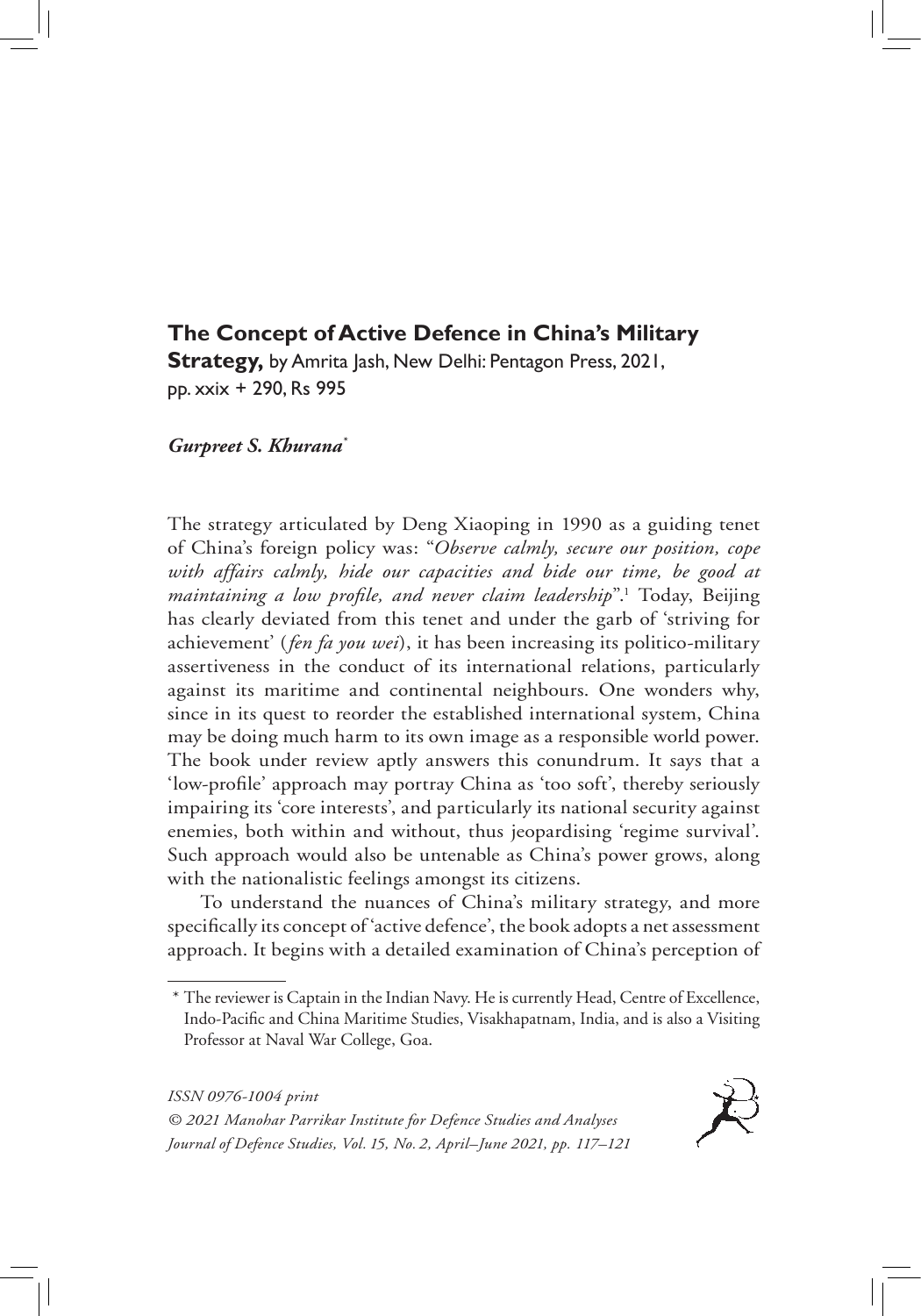#### **118** *Journal of Defence Studies*

its security environment, along with its overarching national strategic objectives, notably the fulfilment of the 'Chinese Dream' of building a well-off society and great rejuvenation of the Chinese nation, leading to its strategic approaches for national development and national security. It is refreshing to note that the author goes much beyond the more widely known aspects of Sun Tzu's teachings and connects the provisions of China's defence white papers on military strategy with its actions on ground, notably during the India–China military standoff in eastern Ladakh in mid-2020.

While this assessment seems to be beset with no grave omissions, some questions remain unanswered. For instance, it remains unclear whether in its actions on ground across the India–China border, China has lately tended to avoid war altogether or has merely adopted Sun Tzu's dictum of 'winning wars without fighting'. This may be seen in context of China's 'new security concept' (*xin anquan guandian*) articulated in the late 1990s, which says that 'force cannot fundamentally resolve disputes and conflicts…(and) the use of force and the threat to use force can hardly bring about lasting peace'.2 This policy shift essentially dictates that China should resolve disputes with other countries through soft power—including diplomacy and charm offensive (*meili gongshi*) to find accommodation in their respective positions, thereby arriving at 'win-win' solutions. Therefore, is China's 'salami slicing' tactic meant to avoid war or does it represent a more malicious form of war combined with psychological operations and lawfare? One may even question if China's actions against India across the India–China border were in consonance with its 'new security concept', but then it always takes two to tango!

The Chinese conceptualisation of 'active defence' is subject to diversely disputed interpretations and views worldwide. The concept may have been valid in the 1980s when the strategic direction of Mao Zedong called for '...luring the enemy deep and the use of mobile warfare (against it)...' (p. 78), but its applicability in the present times remains ambiguous. The Chinese leaders' endeavour to rename the concept to 'active defence strategy under new historic conditions'(p. 78) does little to dissipate the fog.

The book aptly cites the 2020 United States (US) Department of Defense (DoD) report reflecting the predominant view among military professionals. It says that 'active defence' draws from China's military doctrine of offensive action at operational and tactical levels, while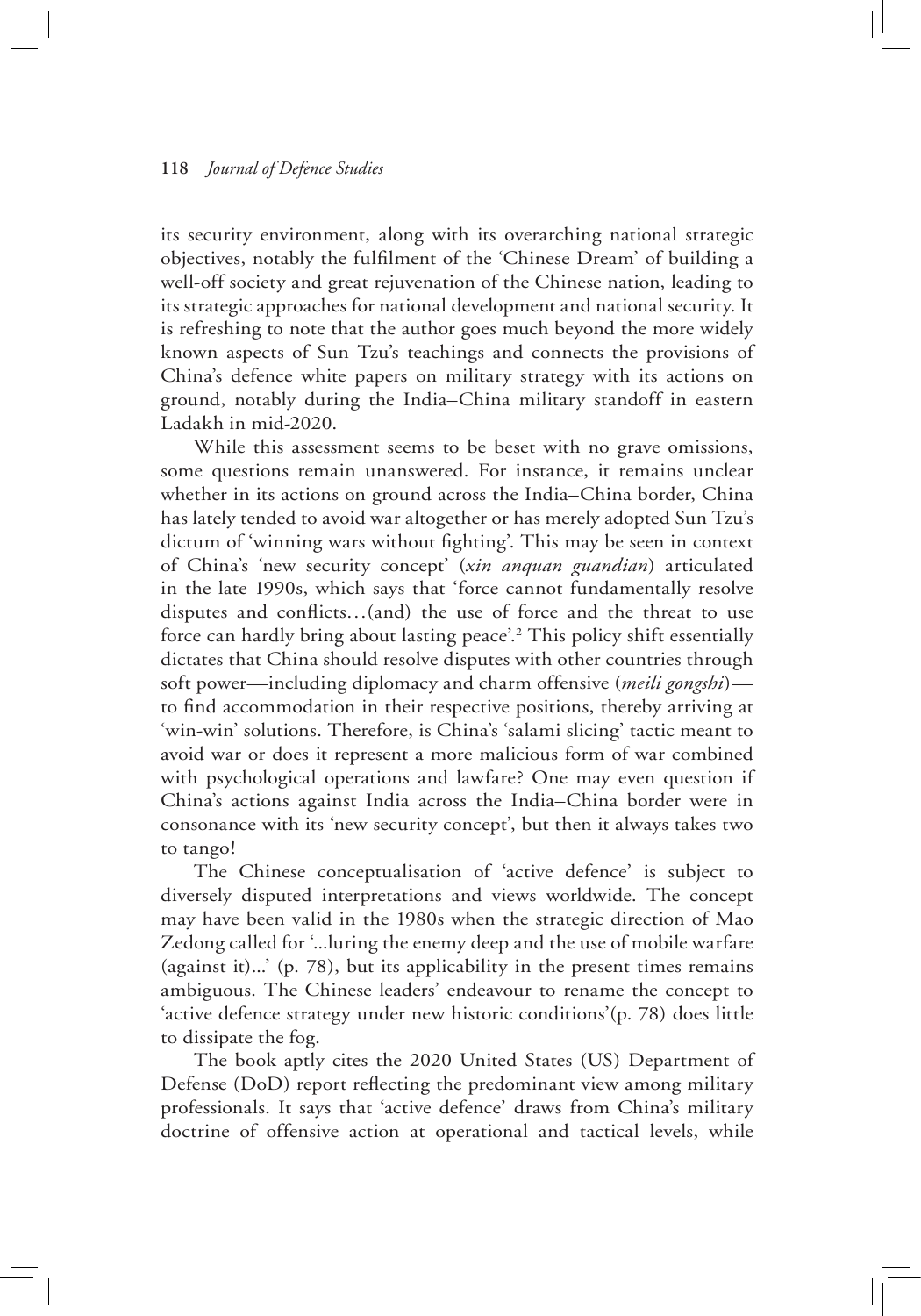retaining a defensive posture at the strategic level. However, strategic defence is not specific to China, which is why the military forces of most countries across the globe are called 'defence forces'. Even the United Nations (UN) Charter permits a nation the right of individual and collective self-defence (Article 51) at the strategic level, whereby international law of armed conflicts confers upon it belligerent rights under the principle of *jus ad bellum*. So, how is the concept of 'active defence' unique to China? Furthermore, some military powers across the globe, notably the US, even interpret Article 51 of the UN Charter as a right to undertake 'pre-emptive' self-defence. In this context, where does China's 'active defence' stand? Will Beijing adhere to the policy articulated in its 2008 Defence White Paper<sup>3</sup>, which talks about China '...striking the enemy only after the enemy has started an attack'? Both the aforementioned US DoD report and the author of this book do not believe so.

Not claiming to hold all answers, the book only attempts to advance the debate, which may continue for a while. The applicability of China's 'active defence' doctrine is yet unclear in terms of the quantum of force and the time of its application, but it possibly applies more clearly in spatial terms. It mandates the neutralisation of a military threat well outside China's national periphery; and thereby translates into the need for 'strategic depth' beyond—rather than within—Chinese sovereign territory. Beijing has never precisely defined the measure of such 'depth', possibly since such distance would be enhanced progressively in tandem with China's military power projection capabilities. The growing Chinese naval footprint in the Indian Ocean is germane in this context. It brings to the fore the essence of the distant maritime warfare for China. The book thus aptly examines China's naval doctrines and capabilities, along with those relating to space and cyberspace, all of which are now increasingly feeding into China's military strategy.

The analysis in the book is based on a very sound understanding of basic concepts of statecraft, notably national interest and objectives, the constituents of national strategy and the various elements of national power that contribute to the formulation of such strategy. The Chinese perception of strategy (*zhanlue*) differs much *vis-à-vis* Western thinking, and the author does well by basing the study on the understanding of this core fact. Since Sun Tzu's *Art of War*—the oldest treatise on military operational art—Chinese military strategy has developed in insular environs. This has led to a wide difference between the Chinese military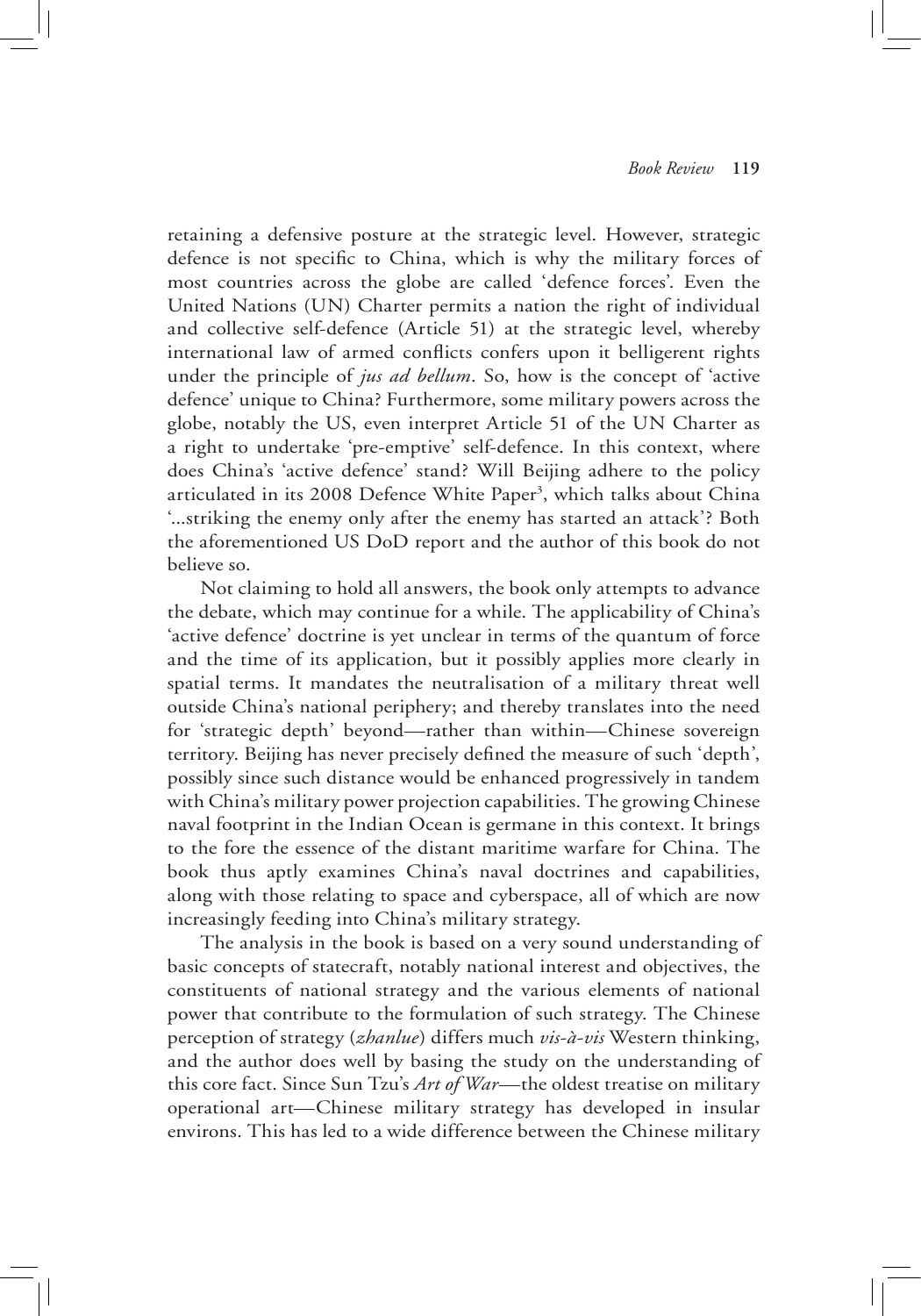#### **120** *Journal of Defence Studies*

forces and the military forces of other major powers, not only in terms of fundamental doctrinal nomenclature and concepts but also in terms of strategy formulation. The doctrinal variance is best exemplified by the differences in two strategy board games—the Chinese 'Weichi' and the Western 'Chess'—which explains how the Chinese think *vis-à-vis* their counterparts in the West. In 'Chess', the player aims to checkmate the opponent's king through a single decisive encounter. 'Weichi', on the contrary, is essentially an 'encirclement game' involving multiple battles over a wide front, where the objective is to fully surround a larger total area of the board than the opponent. Clearly, the Chinese 'Weichi' is oriented towards fighting a land campaign, thereby—unlike the Western 'Chess'—entailing capture of territory. 'Chess', on the other hand, is more akin to a naval campaign, which usually does not entail holding of territory.

Another difference between Chinese and Western operational thought lies in the subtle nuances of 'operational manoeuvre'. Although 'manoeuvre' is the cornerstone of Sun Tzu's treatise, and also essential in the Chinese game of 'Weichi', its relevance is confined only to the initial part of the campaign to avoid the strength of the adversary. In the Chinese operational thought, decisive victory is achieved at a later stage only through 'attrition'. In contrast, in Western doctrine, as exemplified by the 'Chess' game, 'manoeuvre' is critical for the entire length of the campaign, particularly since the operational objective would not usually involve capture of territory. This variance possibly emanates from the historical–cultural divergence between China and the West. Whereas the Western military forces, having learnt lessons from their 'bloody' histories, seek to avoid 'attrition' of own forces at all costs, China perceives its strength to lie in numbers—in terms of both platforms and human resource—and thus its ability to absorb 'attrition' of own forces.

The book also examines other aspects closely linked to China's military strategy, notably its defence industrial complex, defence management and defence budget. The analysis in the book is based on diverse and credible sources—much of these references being Mandarin Chinese—which make it an authentic and credible assessment. In addition to the evolving Chinese military strategic thinking, the book also attempts to answer some key questions of immense relevance today with regard to China as a neighbour, as well as China as a major global power. How will China behave with its maritime and land neighbours? How will it contribute to international peace and stability as a great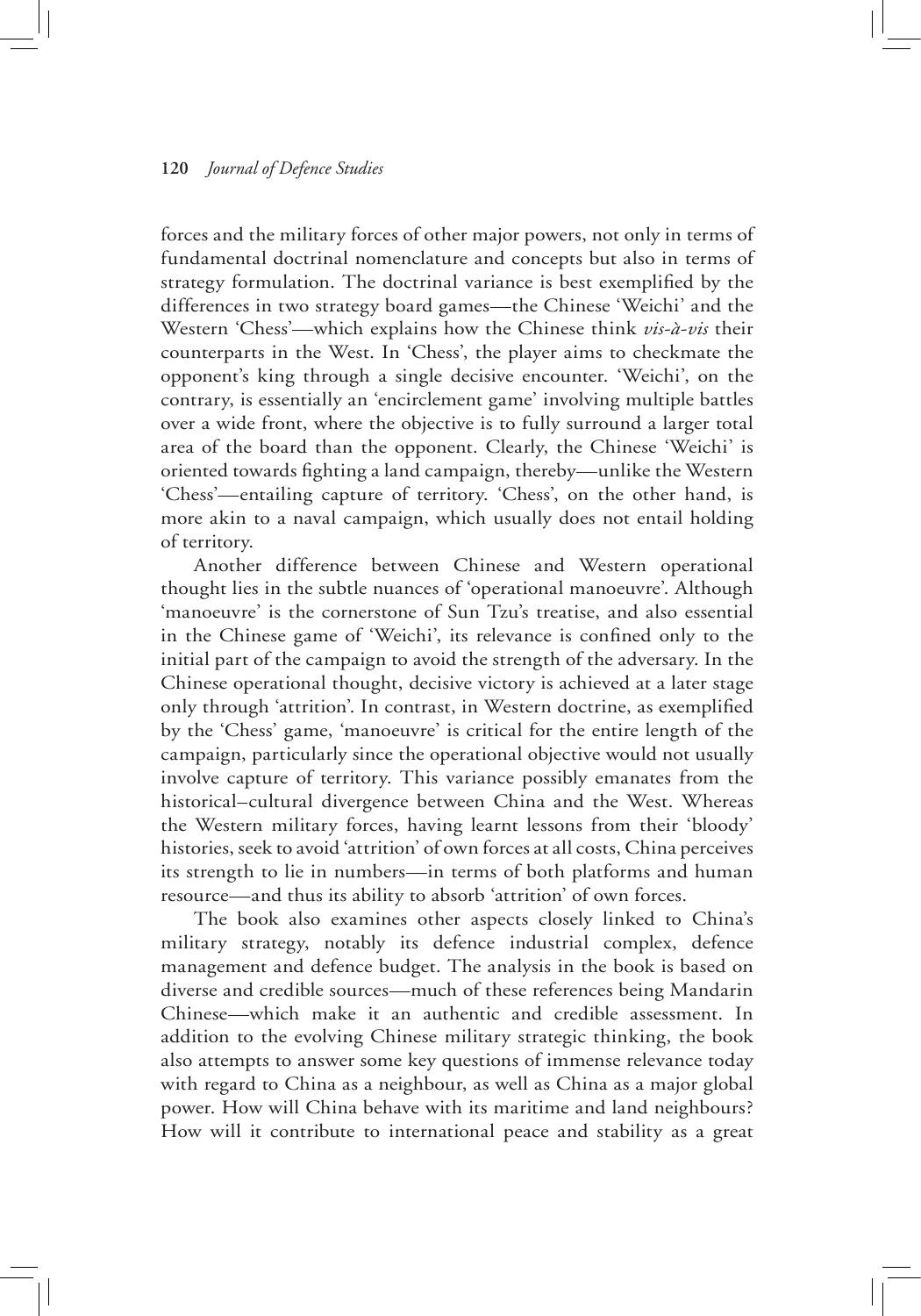power? Or more generally, as the author says, 'What entails China's rise?' The findings of the book are, therefore, valuable for statesmen, professionals and analysts alike, not only in the countries neighbouring China but of the entire Indo-Pacific region and beyond.

### NOTES

- 1. See https://www.globaltimes.cn/content/661734.shtml
- 2. 'China's Position Paper on the New Security Concept', People's Republic of China, Ministry of Foreign Affairs, 31 July 2002. Available at https://www. fmprc.gov.cn/ce/ceun/eng/xw/t27742.htm, accessed on 15 April 2021.
- 3. 'China's National Defense in 2008', Information Office of the State Council of the People's Republic of China, January 2009, Beijing. Available at http://eng.mod.gov.cn/publications/2017-04/11/content\_4778231\_4. htm, accessed on 15 April 2021.